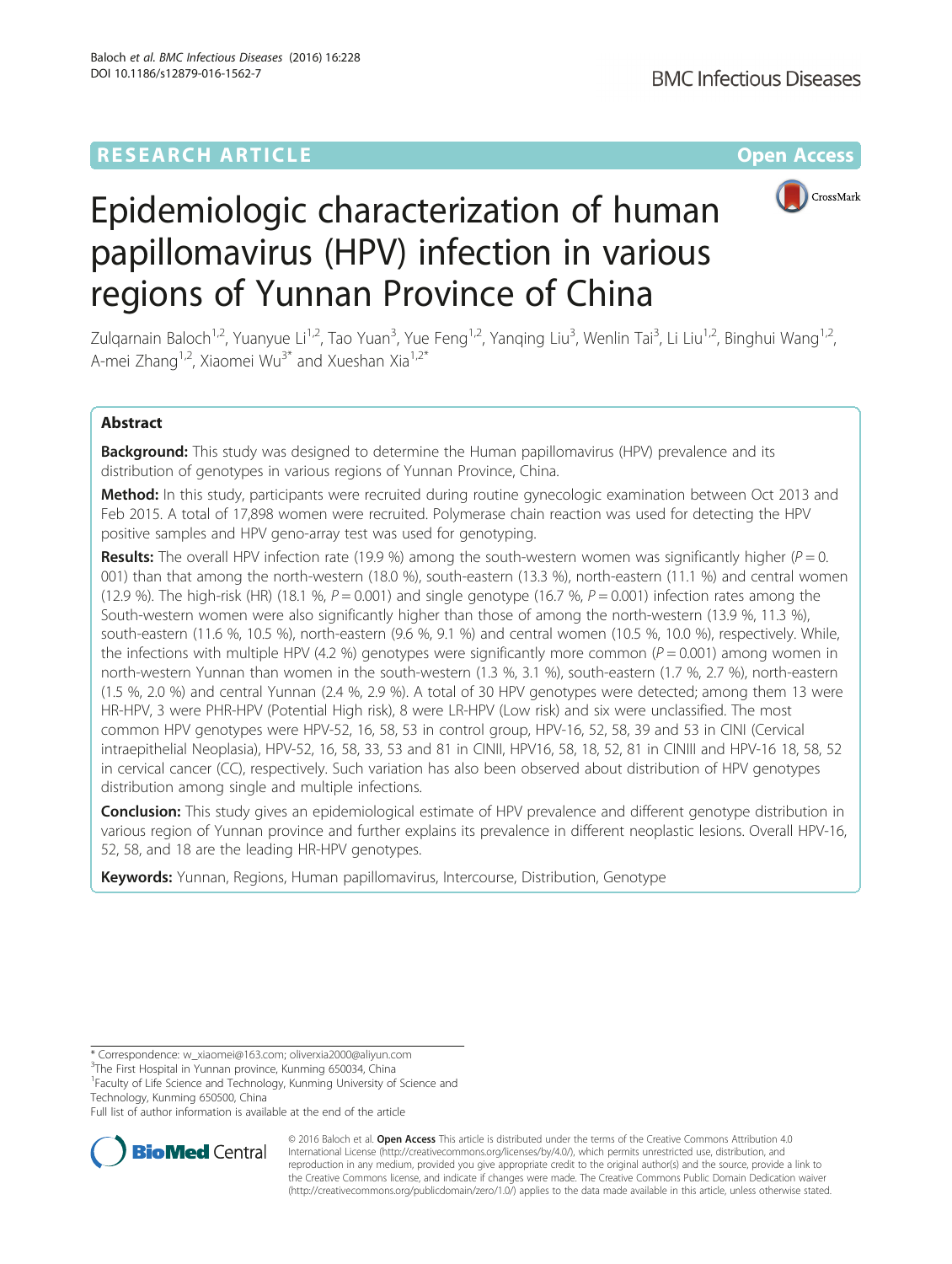## Background

Human papillomavirus (HPV) infections are the most frequently sexually transmitted infections throughout the world. Worldwide, the prevalence of HPV is approximately 11–12 % [[1\]](#page-12-0), and 85 % of the infections and 88 % of the deaths caused by this virus occur in developing countries [[2\]](#page-13-0). The prevalence of HPV varies substantially with respect to ethnicity and geographic location [[3](#page-13-0)–[5](#page-13-0)].

Papillomaviruses are non-enveloped, circular, doublestranded DNA viruses with a genome length of 8-kb. More than 200 HPV genotypes have been reported, almost 40 of which are frequently transmitted through intercourse and remain in the genital system. Genital HPV infects most sexually active females at some point during their lives and plays a vital role in the development of cervical cancer [\[6](#page-13-0), [7](#page-13-0)]. HPV genotypes are classified as high risk or low risk, according to their carcinogenicity. There are about one dozen high-risk HPV genotypes, which are responsible for the formation of malignant lesions [\[5](#page-13-0), [8, 9](#page-13-0)] while the low-risk genotypes may promote the development of low-grade carcinoma [\[9](#page-13-0), [10](#page-13-0)]. Epidemiologically, significant geographic variation in HPV genotype distribution has been reported. Generally, the HPV-16 genotype is the most common worldwide, whereas the prevalences of the other genotypes vary from region to region [\[9](#page-13-0)]. Several HPV genotypes have been reported to cause cervical cancer, and geographic variation in the frequencies of these genotypes has also been reported [\[11\]](#page-13-0). Hence, the assessment of the regional distribution of these genotypes is extremely important for the prevention of cervical cancer.

The prevalence and genotype distributions of HPV are well documented in developed areas of China. The genotypes HPV-16, 18, 52, 58 and 59 are most commonly detected in Chinese women [[12](#page-13-0)–[14](#page-13-0)]. However, the pattern of HPV genotype distribution varies among different regions of the country [[15\]](#page-13-0). Further, due an uneven distribution of cancer registry centres, the actual HPV prevalence is believed to be higher than the reported estimates [\[4](#page-13-0)].

Yunnan Province has a unique geographic location, highly complex topography, and large variations in elevation, and it has a diverse climate because of these distinctive features [[16\]](#page-13-0). Yunnan is located at the threshold of the Himalayas. In north-western Yunnan, the mountains are large, the landscape is dry and rugged, and the weather is cold. It shares a border of 4060 km with Myanmar in the west, Laos in the south, and Vietnam in the south-east and the weather is hot in this region. Like its distinct topographical features, the social characteristics of Yunnan Province are also diverse [\[17\]](#page-13-0). Although individuals in some ethnic groups live in urban areas with racial admixture, most of them prefer to reside in individual concentrated communities with distinctive socio-cultural practices. Yunnan province is the homeland of a large number of ethnic minorities in China, including the Yi, Bai, Hani, Zhuang, Dai, Miao, Lisu, Hui, Lahu, Va, Naxi, Yao, Tibetan, Jingpo, Blang, Achang, Nu, Pumi, Jino, Benlong, Mongolian and Drung. Each of these ethnicities has its own typical customs, architectural style and unique literature. The Han population is a well-developed ethnic majority in China. It represents the largest population in this region and is equally distributed throughout Yunnan. To our knowledge, there have been no descriptions of the genotype distribution of HPV in Yunnan province. Therefore, the objective of the current study was to explore the epidemiological characteristics of the HPV genotype distributions in various regions of Yunnan Province, China and to further delineate the relationship of HPV genotype distribution with abnormal and normal cytological findings.

### Methods

In this study, participants were recruited during routine gynecologic examination between Oct 2013 and Feb 2015. A Women who met the following criteria were recruited: those who (1) was mentally and physically normal, (2) was aged between above 18 years, (3) was a permanent resident of local region; (3) was not a virgin (4) had not undergone a total hysterectomy; (5) had no history of cervical surgery; (6) had never had pelvic radiation therapy. Initially 18,562 participants were recruited for this study. Sixty-three women excluded with due to invalid test result lesions and 45 were not willing for biopsy while 11 were excluded due to HPV-genotype lesions. A total of 17,898 women from the central region ( $n = 7065$ ) north-west region ( $n = 3772$ ), north-east region ( $n = 3152$ ), south-west region ( $n = 2164$ ) and south-east region ( $n = 1745$ ) were recruited. The study designed and method has been described previously [\[18\]](#page-13-0) with some modification.

## Experimental ethics

The protocol used in this study was in accordance with the Declaration of Helsinki and was approved by the Ethics Committee at Kunming University of Science and Technology and the Center for Disease Control and Prevention (CDC) in Yunnan Province, China. Written consent was individually obtained from each participant.

## Collection of data and cytological analysis

The women were interviewed at the hospital by trained interviewers using a standardized questionnaire to elicit information on socio-demographic risk factors. After the interview, all women underwent a pelvic examination performed by a senior gynecologist; two cervical scrapings were collected for cytological analysis and detection of HPV DNA. Both conventional smears and liquid-based cytology were performed.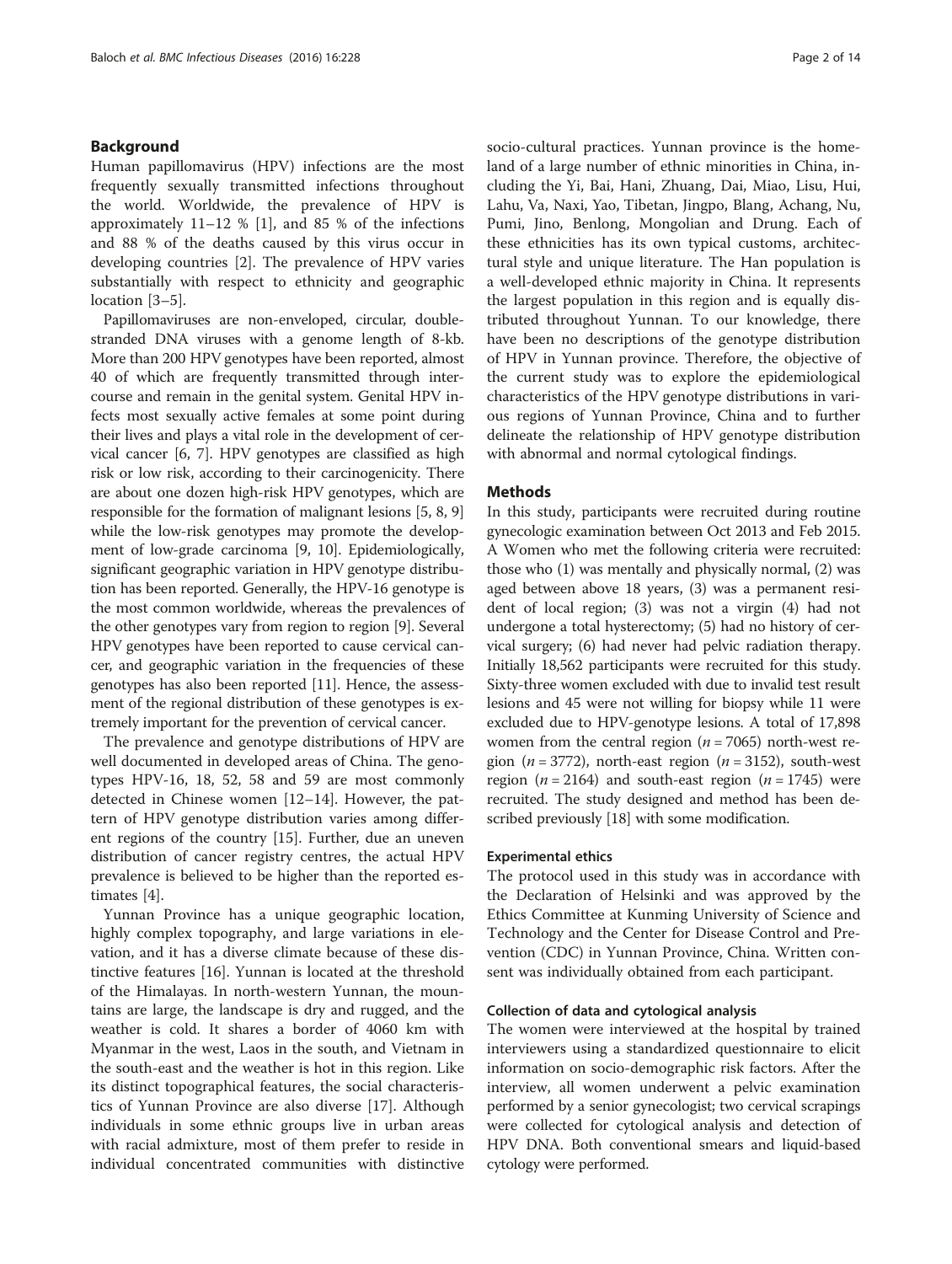All cytological slides were prepared by two qualified technicians individually. First Cytological slides were read locally by a junior cytopathologist from each geographical site according to the Bethesda classification system. All Pap smears with a diagnosis of atypical squamous cells of undetermined significance (ASC-US) or greater and a 10 % random sample of normal Pap smears were sent to the Research Center for Molecular Medicine, Kunming Yunnan for double cytological review by an expert senior cytopathologist who was blinded to the original diagnosis. Additionally, the slides read by the junior cytopathologist were used only for screening. The final diagnosis was the diagnosis of senior cytopathologist.

## Histo-pathological analysis

During colposcopy, the cervix was divided into four parts and each part was observed individually. All visually abnormal areas were biopsied. Every part with normal colposcopic impressions had one random biopsy collected at the squamo-columnar junction. Endocervical curettage was then performed. All cervical biopsies were performed with standard 2 mm POI biopsy forceps, which allows rapid healing of the biopsy sites and minimizes patient distress. Histological slides were reviewed by two senior pathologists from Yunnan First Peoples Hospital.

The cervical intraepithelial neoplasia grading and cervical cancer was diagnosed according to the World Health Organization classification system (CIN I–III) [[19](#page-13-0)].

## HPV genotyping

Samples that tested positive for β-globin were analysed by PCR amplification of HPV DNA. HPV-positive samples were confirmed by PCR with universal L1 primer MY09/ 11 and GP5/6 systems [[20](#page-13-0)]. DNA from HeLa and Caski cell lines was used as positive controls, and mixtures without sample DNA were used as negative controls. HPV genotypes were determined using an HPV GenoArray Test Kit (Hybribio, Chaozhou, China), according to the manufacturer's instructions. Geno-Array is an L1 consensus primer-based PCR assay [\[21](#page-13-0)] that is capable of amplifying 23 HPV genotypes, including 13 HR-HPV genotypes (HPV-16, 18, 31, 33, 35, 39, 45, 51, 52, 56, 58, 59, and 68), 3 PHR-HPV genotypes (HPV-53, 66, and 81) and 7 lowrisk HPV (LR-HPV) genotypes (HPV-6, 11, 42, 43, 44 and 61). The assay was conducted according to the manufacturer's recommendations. PCR was performed in a reaction volume of 25 μl containing 5 μl of DNA template, 19.25 μl of the provided master mix, and 0.75 μl DNA Taq polymerase, using a Perkin-Elmer GeneAmp PCR System 9700 (Applied Biosystems) The amplification procedure was performed as follows: 9 min of denaturation at 95 °C, followed by 40 cycles of 20 s of denaturation at 95 °C, 30 s of annealing at 55 °C, 30 s of elongation at 72 °C, and a final extension for 5 min at 72 °C.

All the samples that were identified as positive through PCR were genotype with two methods. First we run Geno-Array test and secondly we performed direct sequencing. For the DNA sequencing, new PCR was run with reaction mixture 50 μL containing 6 μL of the DNA extract, 1 μL of 10 μmolar MY09 primer, 1 μL of 10 μmolar MY11 primer and 25 μL of the provided master mixture, and 15 μL dH2O. The consensus primer products were separated by electrophoresis on a 2 % agarose gel and purified with Tiangel PCR purification kit. The DNA was then directly sequenced using the ABI PRISM Big Dye Terminator Cycle Sequencing Ready Reaction (Invitrogen, Beijing, CN) on an ABI 310 DNA analyzer. The nucleotide sequences were aligned and compared with those of known HPV genotypes available through Genbank by using the BLAST 2.0 software server [\(http://blast.ncbi.nlm.nih.gov/Blast.cgi\)](http://blast.ncbi.nlm.nih.gov/Blast.cgi). The sample was identified as a particular HPV genotype if the sequence was 95 % homologous with the reference standard.

## Statistical analysis

The Chi-square test was performed to compare the differences in HPV genotype distribution among the histo-pathologically normal and abnormal samples and among the various regions. Data analysis was performed using SPSS 20.0 (SPSS, Chicago, USA). All statistical tests were two-sided;  $P$  values < 0.05 were considered statistically significant.

## Results

## Population characteristics

All of the participants were recruited from various regions of Yunnan province, China (Table [1](#page-3-0) and Fig. [1](#page-4-0) show the regions inhabited by the study participants). The median age of the 17,898 women included in this study was 38 years, with a range of 18 to 93 years (mean =  $40.5$  years, SD = 8.79 years, 95 % CI, 40.37–40.63). A total of 75.2 % women were Han, and 24.8 % were of other ethnicities. In addition, 38.3 % of the women came from rural areas, and 61.7 % were from urban areas. Most of the women (82.3 %) were married and reported having a single sexual partner, and the mean number of years of sexual activity was 17. Only 57.7 % of the women had delivered a single baby. A summary of the participants' characteristics is shown in Table [1](#page-3-0). Of the 17,898 women, 16,968 (94.8 %) had normal, 458 had CIN1, 247 had CIN2, 181 had CIN3, and 44 had CC (Table [3](#page-7-0)).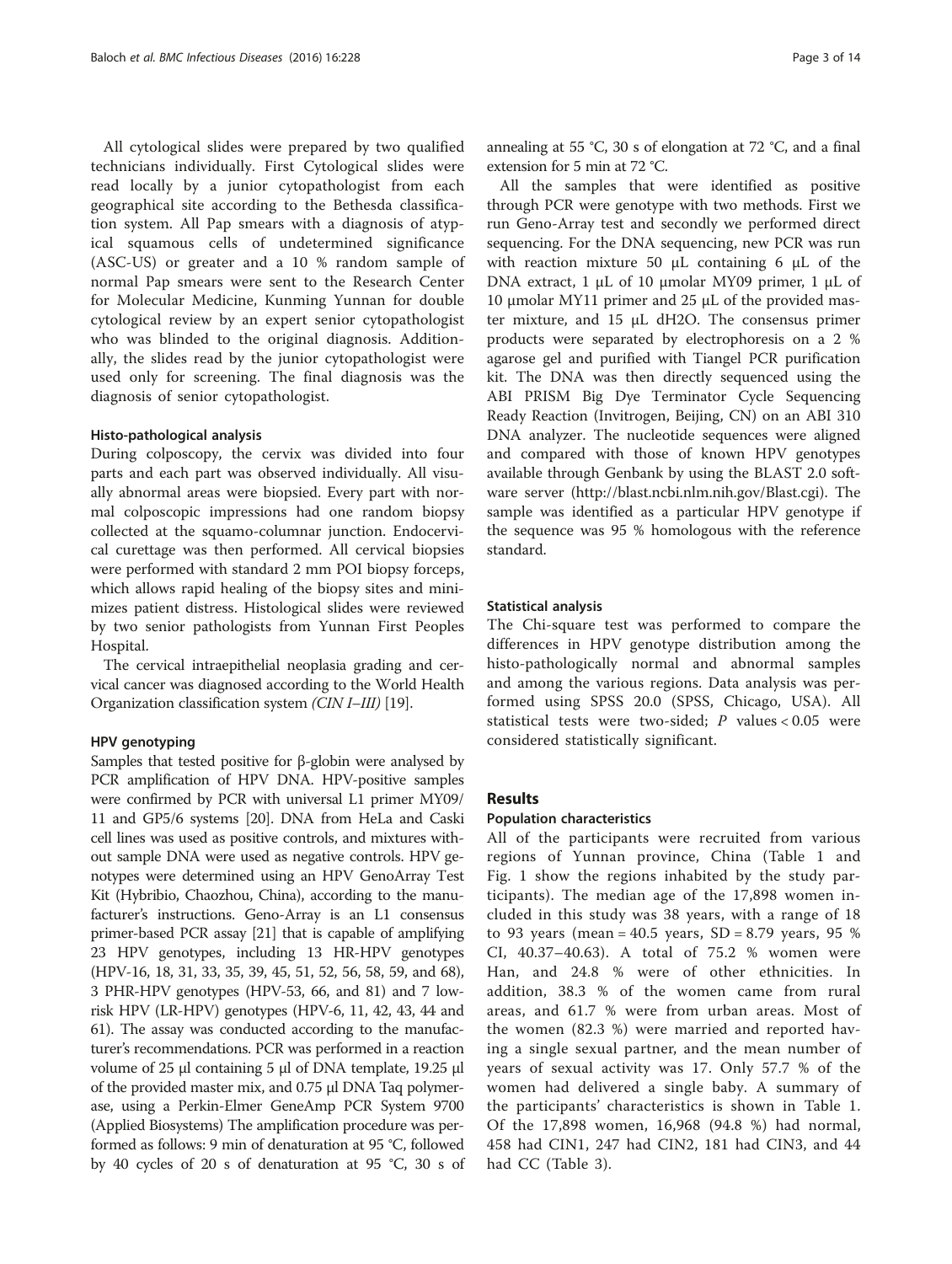|                 | Overall       | Central      | North-west   | North-east   | South-west   | South-east   |
|-----------------|---------------|--------------|--------------|--------------|--------------|--------------|
|                 | $(n = 17898)$ | $(n = 7065)$ | $(n = 3772)$ | $(n = 3152)$ | $(n = 2164)$ | $(n = 1745)$ |
| Normal          | 16968 (94.8)  | 6704 (94.9)  | 3570 (94.6)  | 2984 (94.7)  | 2062 (95.3)  | 1648 (94.4)  |
| <b>CINI</b>     | 458 (2.5)     | 173 (2.4)    | 97 (2.8)     | 85(2.7)      | 51(2.3)      | 52 (3.0)     |
| $C\text{INII}$  | 247 (1.4)     | 103(1.4)     | 56 (1.5)     | 40(1.3)      | 23(1.1)      | 25(1.4)      |
| CINIII          | 181(1.0)      | 64 (0.9)     | 37(1.0)      | 36(1.1)      | 25(1.5)      | 19(1.1)      |
| CC              | 44 (0.2)      | 21(0.3)      | 12(0.3)      | 7(0.2)       | 3(0.1)       | 1(0.05)      |
| Ethnic          |               |              |              |              |              |              |
| Han             | 13465 (75.2)  | 5499 (77.8)  | 2841 (75.3)  | 2157 (68.4)  | 1658 (76.6)  | 1310 (75.1)  |
| Others          | 4433 (24.8)   | 1566 (22.2)  | 931 (24.7)   | 995 (31.6)   | 506 (23.4)   | 435 (24.9)   |
| Area            |               |              |              |              |              |              |
| Rural           | 6849 (38.3)   | 2695 (38.1)  | 1462 (38.8)  | 1176 (37.3)  | 820 (37.9)   | 696 (39.9)   |
| Urban           | 11049 (61.7)  | 4370 (61.9)  | 2310 (61.2)  | 1976 (62.7)  | 1344 (62.1)  | 1049 (60.1)  |
| Education       |               |              |              |              |              |              |
| Graduate        | 4399 (24.6)   | 1780 (25.2)  | 897 (23.8)   | 847 (26.9)   | 422 (19.5)   | 453 (25.9)   |
| High            | 3841 (21.5)   | 1533 (21.7)  | 845 (22.4)   | 684 (21.7)   | 408 (18.8)   | 371 (21.3)   |
| Middle          | 5564 (31.1)   | 2282 (32.3)  | 1114 (29.5)  | 892 (28.3)   | 733 (33.9)   | 543 (31.1)   |
| Primary         | 2370 (13.2)   | 807 (11.4)   | 515 (13.6)   | 368 (11.3)   | 481 (22.2)   | 199 (11.4)   |
| Illiterate      | 1724 (9.6)    | 663 (9.4)    | 401 (10.6)   | 361 (11.4)   | 120(5.5)     | 179 (10.2)   |
| Profession      |               |              |              |              |              |              |
| Farmer          | 3886 (21.7)   | 1321 (18.7)  | 730 (19.3)   | 643 (20.4)   | 663 (30.7)   | 529 (30.3)   |
| Government      | 3489 (19.5)   | 1407 (19.9)  | 663 (17.6)   | 602 (19.1)   | 496 (22.9)   | 321 (18.4)   |
| Others          | 2410 (13.5)   | 968 (13.7)   | 547 (14.5)   | 351 (11.1)   | 307 (14.2)   | 237 (13.4)   |
| Private         | 3918 (21.9)   | 1613 (22.8)  | 882 (23.4)   | 704 (22.3)   | 381 (17.6)   | 338 (19.4)   |
| Services        | 2689 (15.9)   | 1141(16.1)   | 619 (16.4)   | 497 (15.8)   | 253 (11.7)   | 179 (10.2)   |
| No work         | 1506 (8.4)    | 615 (7.8)    | 331 (8.8)    | 355 (11.3)   | 64 (2.9)     | 141(8.1)     |
| Smoke           |               |              |              |              |              |              |
| Yes             | 7619 (42.6)   | 2981 (42.2)  | 1565 (41.5)  | 1409 (44.7)  | 903 (41.7)   | 761 (43.6)   |
| No              | 10279 (57.4)  | 4084 (57.8)  | 2207 (58.5)  | 1743 (55.3)  | 1261 (58.3)  | 984 (56.4)   |
| Drinking        |               |              |              |              |              |              |
| Yes             | 11203 (62.6)  | 4759 (67.4)  | 1613 (42.8)  | 2183 (69.2)  | 1469 (67.9)  | 1179 (67.6)  |
| No              | 6695 (37.4)   | 2306 (32.6)  | 2159 (57.2)  | 969 (30.7)   | 695 (32.1)   | 566 (32.4)   |
| Material status |               |              |              |              |              |              |
| Married         | 14675 (82.0)  | 5921 (83.3)  | 3078 (81.6)  | 2478 (78.6)  | 1799 (83.1)  | 1399 (80.2)  |
| Single          | 3223 (18.0)   | 1144 (16.2)  | 694 (18.4)   | 674 (21.3)   | 365 (16.9)   | 346 (19.8)   |
| Pregnancy       |               |              |              |              |              |              |
| Single          | 10334 (57.7)  | 4511 (63.8)  | 2033 (53.9)  | 1653 (52.4)  | 1187 (54.8)  | 950 (54.4)   |
| Multiple        | 7564 (42.3)   | 2554 (36.2)  | 1739 (46.1)  | 1499 (47.5)  | 977 (45.1)   | 795 (45.4)   |
| Age groups      |               |              |              |              |              |              |
| <35 years       | 6582 (36.8)   | 2779 (39.3)  | 1452 (38.5)  | 1092 (34.6)  | 759 (35.1)   | 500 (28.6)   |
| $36 - 45$       | 6941 (38.9)   | 3195 (45.3)  | 957 (25.4)   | 1115 (35.4)  | 710 (32.8)   | 964 (55.2)   |
| >46 years       | 4375 (24.4)   | 1091 (15.4)  | 1363 (36.1)  | 945 (30.0)   | 695 (32.1)   | 281 (16.1)   |

<span id="page-3-0"></span>Table 1 The characteristics of HPV infected individuals

n number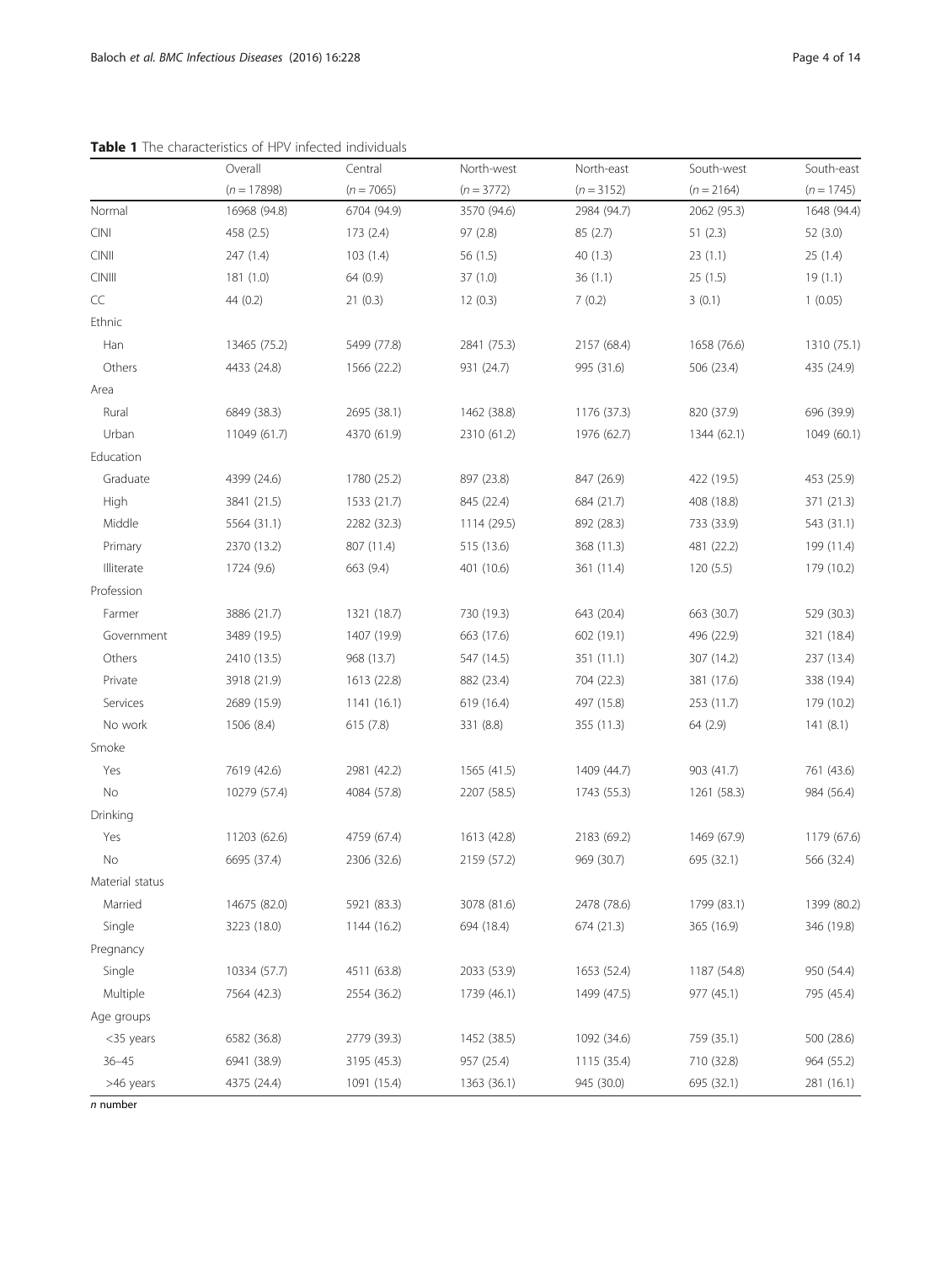<span id="page-4-0"></span>

#### HPV genotype distribution by region

The overall HPV infection rate (19.9 %) among the southwestern women was significantly higher than that among the north-western (18.0 %), south-eastern (13.3 %), northeastern (11.1 %) and central women (12.9 %). The high-risk (HR) (18.1 %) and single genotype (16.7 %) infection rates among the South-western women were also significantly higher than those of among the north-western (13.9 %, 11.3 %), south-eastern (11.6 %, 10.5 %), north-eastern (9.6 %, 9.1 %) and central women (10.5 %, 10.0 %), respectively. While, the infections with other HPV (4.1 %) and with multiple HPV (4.2 %) genotypes were significantly more common ( $P = 0.001$ ) among women in north-western than women in the south-western (1.3 %, 3.1 %), south-eastern (1.7 %, 2.7 %), north-eastern (1.5 %, 2.0 %) and central women (2.4 %, 2.9 %). The HPV genotype distribution data by region is shown in Table [4](#page-8-0). The prevalence of HPV-16 (5.9 %) and HPV-58 (3.5 %) were significantly ( $P = 0.001$ ,  $P$ = 0.001) more frequent in the southwest region compared with those in the central, north-east, south-east, and northwest regions. With the exception of the above-mentioned genotypes, no significance differences in the distributions of any of the other HPV genotypes were observed among the five regions of Yunnan province (Table [2\)](#page-5-0).

### HPV genotypes and histo-pathological grades

The prevalence of overall, HR-HPV, and single genotypes infection significantly increased as the infection progressed in advanced lesions. While, the prevalence of

multiple genotypes infection and other genotypes were decreased as the infection progressed in advanced lesions but the difference was not significant. HPV-16, 58, 52, and 18 were significantly more frequent in advance abnormal cervical lesion that those of other genotypes (Fig. [2](#page-6-0)). The distribution of HPV genotypes according to cervical histo-pathological stage is shown in Table [2.](#page-5-0) A total of 23 HPV genotypes were detected in the histo-pathologically abnormal samples with different prevalence rates. The six most common HPV genotypes detected in the CINI samples were HPV-16, 52, 58, 53, 39, and 81. In the CINII samples, HPV-52 was the most prevalent, followed by HPV-16, 58, 33, 81, and 51. However, in the CINIII and CC samples, HPV-16 was more prevalent, followed by HPV-58, 18, and 52. A total of 30 HPV genotypes were detected in the normal group, the most common of which were HPV-52, followed by HPV-16, 58, 53, 18, 51, 68 and 81 (Table [3](#page-7-0)).

In this study, three PHR-HPV genotypes (HPV-53, 66, and 81) were also detected, and they were highly prevalent in the CIN1 and CIN2 samples. Only three CC samples were found to have a co-infection with the HPV-66 and HR-HPV genotypes. Interestingly, eight single and multiple LR-HPV infections were detected in both the normal and abnormal cytology groups. Some of the unclassified HPV genotypes, such as HPV-67, 69, 70, 71, 82 and 83, were also found in the control group. Table [3](#page-7-0) shows the genotype distributions among the abnormal cytology and control groups.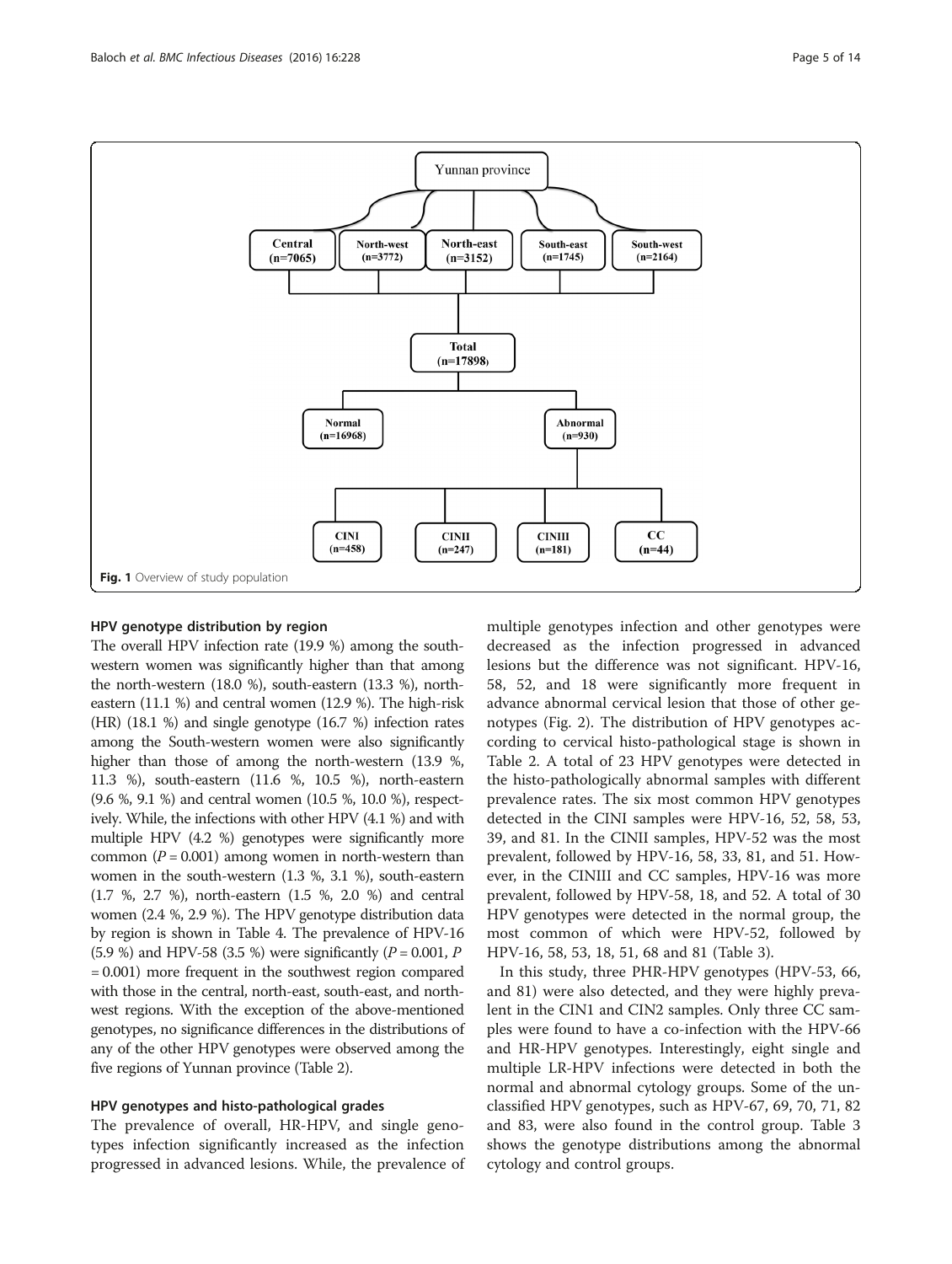<span id="page-5-0"></span>Table 2 HPV Prevalence and genotype distribution among various regions of Yunnan province

| Variable                        | Overall             | Central             | North-east        | North-west        | South-east               | South-west               | P-Value |
|---------------------------------|---------------------|---------------------|-------------------|-------------------|--------------------------|--------------------------|---------|
|                                 | $(n = 17898)$       | $n = 7065$          | $n = 3152$        | $n = 3772$        | $n = 1745$               | $n = 2164$               |         |
| Overall <sup>a</sup>            | 14.0 (13.5-14.5)    | $12.9(12.1 - 13.7)$ | 11.1 (10.0-12.2)  | 18.0 (16.8-19.2)  | 13.3 (11.7-14.9)         | 19.9 (18.2-21.6)         | 0.001   |
| High risk <sup>a</sup>          | $12.2$ (-11.7-12.7) | $10.5(9.8-11.2)$    | $9.6(8.6 - 10.6)$ | 13.9 (12.0-14.2)  | $11.6(10.1-13.1)$        | 18.1 (16.5-19.7)         | 0.001   |
| Others <sup>a</sup>             | $1.8(1.6-2.0)$      | $2.4(2.04-2.7)$     | $1.5(1.1-1.9)$    | $4.1(3.5-4.7)$    | $1.7(1.1-2.3)$           | $1.3(0.8-1.8)$           | 0.001   |
| Single infection <sup>a</sup>   | $11.0(10.5-11.4)$   | $10.0$ (9.3-10.7)   | $9.1(8.1-10.1)$   | $11.3(10.3-12.3)$ | $10.5(9.1-11.9)$         | $16.7$ ((15.1–18.3)      | 0.001   |
| Multiple infection <sup>a</sup> | $3.0(2.8-3.2)$      | $2.9(2.5-3.3)$      | $2.0(1.5-2.5)$    | $4.2$ (3.6–4.8)   | $2.7(1.9-3.5)$           | $3.1(2.4-3.8)$           | 0.001   |
| Unidentified <sup>a</sup>       | $1.1(0.9-1.2)$      | $0.7(0.5-0.9)$      | $0.8(0.5-1.1)$    | $2.2(1.7-2.7)$    | $0.9(0.5-1.3)$           | $0.9(0.5-1.3)$           | 0.009   |
| HR-HPV                          |                     |                     |                   |                   |                          |                          |         |
| $HPV-52a$                       | $3.1(2.9-3.3)$      | $3.4(3.0-3.8)$      | $2.4(1.9-2.9)$    | $3.3(2.7-3.9)$    | $3.0(2.2 - 3.8)$         | $3.1(2.4-3.8)$           | 0.15    |
| $HPV-16a$                       | $3.4(3.1-3.7)$      | $3.0(2.8-3.2)$      | $2.4(1.9-2.9)$    | $3.5(2.9-4.1)$    | $3.4(2.5-4.2)$           | $5.9(4.9-6.9)$           | 0.001   |
| $HPV-58a$                       | $2.1(1.9-2.3)$      | $1.9(1.6-2.2)$      | $1.4(1.0-1.8)$    | $2.3(1.8-2.8)$    | $1.5(0.9-2.1)$           | $3.5(2.7-4.3)$           | 0.001   |
| $HPV-18a$                       | $1.2(1.0-1.3)$      | $1.1(0.9-1.3)$      | $1.4(1.0-1.8)$    | $1.4(1.0-1.8)$    | 13(0.7)                  | $1.5(1.0-2.0)$           | 0.16    |
| <b>HPV-51</b>                   | 120 (0.7)           | 49 (0.7)            | 18(0.6)           | 23 (0.6)          | $\overline{\phantom{a}}$ | 30(1.4)                  | 0.2     |
| <b>HPV-39</b>                   | 118(0.6)            | 45 (0.6)            | 13(0.4)           | 34 (0.9)          | 17(1.0)                  | 9(0.4)                   | 0.69    |
| <b>HPV-33</b>                   | 124(0.7)            | 44 (0.6)            | 20(0.6)           | 52 (1.4)          |                          | 8(0.4)                   | 0.35    |
| <b>HPV-68</b>                   | 122(0.7)            | 43 (0.6)            | 19(0.6)           | 31(0.8)           | 9(0.5)                   | 20(0.9)                  |         |
| <b>HPV-56</b>                   | 60(0.3)             | 32(0.4)             | 4(0.1)            | 8(0.2)            | 8(0.4)                   | 8(0.4)                   |         |
| <b>HPV-59</b>                   | 56 $(0.3)$          | 27(0.4)             | 3(0.1)            | 19(0.5)           | 5(0.3)                   | 2(0.09)                  |         |
| <b>HPV-31</b>                   | 63(0.3)             | 23(0.3)             | 9(0.3)            | 11(0.3)           | 7(0.4)                   | 13(0.6)                  |         |
| <b>HPV-35</b>                   | (12) 0.07           | 7(0.01)             | 5(0.1)            |                   |                          | $\overline{a}$           |         |
| <b>HPV-45</b>                   | 12 (0.07)           | 3(0.04)             | 5(0.1)            |                   | 4(0.2)                   |                          |         |
| PHR-HPV                         |                     |                     |                   |                   |                          |                          |         |
| <b>HPV-53</b>                   | 176 (1.0)           | 75(1.1)             | 33(1.0)           | 32 (0.8)          | 25(1.4)                  | 11(0.5)                  |         |
| <b>HPV-81</b>                   | 108(0.6)            | 42 (0.6)            | 12(0.4)           | 23(0.6)           | 13(0.7)                  | 18(0.8)                  |         |
| <b>HPV-66</b>                   |                     | 15(0.2)             | 9(0.3)            | 16(0.4)           | 10(0.6)                  | 18(0.8)                  |         |
| LR-HPV                          |                     |                     |                   |                   |                          |                          |         |
| <b>HPV-11</b>                   | 68 (0.4)            | 14(0.2)             |                   | 7(0.2)            | 6(0.3)                   | 5(0.2)                   |         |
| HPV-6                           | 16 (0.09)           | 9(0.1)              |                   | 4(0.1)            | 3(0.2)                   |                          |         |
| <b>HPV-61</b>                   | 30(0.2)             |                     | 9(0.3)            | 5(0.1)            | 7(0.4)                   | 9(0.4)                   |         |
| <b>HPV-43</b>                   | 15 (0.08)           | 7(0.1)              |                   |                   |                          | 8(0.4)                   |         |
| <b>HPV-55</b>                   | 7(0.04)             | 6(0.08)             | 1(0.03)           |                   |                          | $\overline{\phantom{0}}$ |         |
| HPV-44                          | 12 (0.07)           | 5(0.07)             |                   |                   | $\overline{\phantom{m}}$ | 7(0.3)                   |         |
| <b>HPV-42</b>                   | 9(0.05)             | 4(0.06)             |                   |                   | 3(0.2)                   | 2(0.09)                  |         |
| <b>HPV-40</b>                   | 4(0.02)             |                     | 4(0.1)            |                   |                          |                          |         |
| <b>HPV-67</b>                   | 1(0.005)            |                     | 1(0.03)           |                   |                          |                          |         |
| <b>HPV-69</b>                   | 1(0.005)            |                     | 1(0.03)           |                   |                          |                          |         |
| <b>HPV-70</b>                   | 2(0.01)             | 2(0.03)             |                   |                   |                          |                          |         |
| <b>HPV-71</b>                   | 3(0.002)            | 3(0.04)             |                   |                   |                          |                          |         |
| <b>HPV-82</b>                   | 6(0.03)             | 1(0.02)             |                   |                   | 2(0.1)                   | 3(0.1)                   |         |
| <b>HPV-83</b>                   | 2(0.01)             |                     |                   | 1(0.02)           |                          | 1(0.05)                  |         |

n number, <sup>a</sup>95% Confidence interval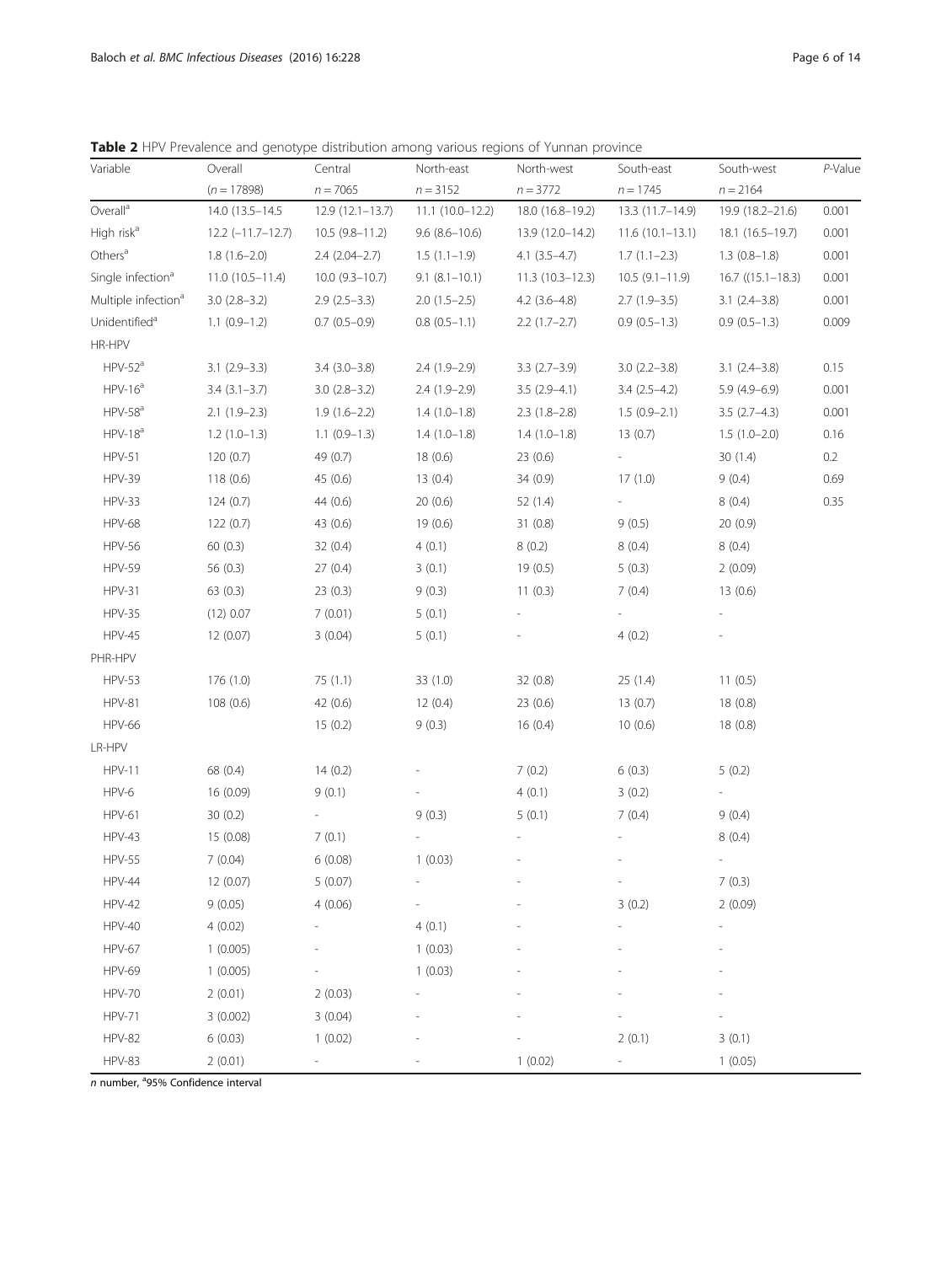<span id="page-6-0"></span>

#### HPV genotypes and infection

The distribution of HPV genotypes according to the type of infection is shown in Table [3.](#page-7-0) A total of 16,968 women had normal cytological (normal group) results, and of them, 8.3 % (1402/16968) were infected with a single HPV genotype. In contrast we identified the presence of HPV DNA in 60.4 % (562/930) of the women in the abnormal histo-pathological group. Multiple genotype infections were the most common, and the rate of this type of infec-tion was significantly higher (Table [2](#page-5-0),  $P = 0.001$ ) in the abnormal histo-pathological group (236/930, 24.4 %) compared with that in the normal group (1.8 %, 304/ 16968). The proportion of uncharacterised infection was also higher in the abnormal histo-pathological group (7.1 %, 68/930) compared with that in the normal group (0.75 %, 128/16968). The distribution of HPV genotypes according to the type of infection is shown in Table [3](#page-7-0). In cases of single infection, HPV-16 (abnormal histopathological group = 136/562, 24.2 %; normal group = 280/ 16968, 1.6 %;  $P = 0.001$ ), 18 (abnormal histo-pathological group = 48/562, 8.5 %; normal group = 84/16968, 0.5 %; P  $= 0.003$ ), 33 (abnormal histo-pathological group  $= 36/562$ , 6.4 %; normal group =  $48/16968$ , 0.3 %;  $P = 0.001$ ), and 58 (abnormal histo-pathological group = 88/562, 15.7 %; normal group =  $152/16968$ , 0.9 %;  $P = 0.001$ ) were detected significantly more frequently in the abnormal histopathological group compared with the control group. In addition, HPV-31 (abnormal histo-pathological group = 3/ 562, 0.5 %; normal group = 36/16968, 0.21 %; P = 0.002), 51 (abnormal histo-pathological group = 8/562, 1.4 %; normal group =  $52/1402$ , 0.3 %;  $P = 0.001$ ), 61 (abnormal histopathological group =  $3/562$ , 0.5 %; normal group =  $24/$ 16968, 0.1 %;  $P = 0.05$ ), 66 (abnormal histo-pathological group =  $3/562$ , 0.5 %; normal group =  $24/16968$ , 0.1 %; P = 0.05), and 68 (abnormal histo-pathological group = 10/562, 1.8 %; normal group =  $52/16968$ , 0.3 %;  $P = 0.001$ ) were significantly more common in the normal group compared with the abnormal histo-pathological group (Table [4\)](#page-8-0).

To determine the possible variation in HPV genotype distribution among the various age groups, the abnormal histo-pathological and normal groups were stratified into three groups according to age. Correlation analysis revealed that HPV prevalence was more complex in the younger and older participants compared with the middle age group (Figs. [3](#page-9-0) and [4](#page-9-0)). The highest overall, HR-HPV and multiple HPV prevalence was observed in the <35 years age group, and it declined thereafter with increasing age. A less pronounced second peak in prevalence was observed for the normal women in the older age group (>46 years). However, overall, high-risk and multiple-genotype infections among the abnormal histo-pathological women exhibited two peaks in prevalence, with the first peaks of 88.9, 63.5 and 25.5 %, respectively, occurring at <35 years and the second peaks of 95.5, 64.3 and 31.2 % occurring at >46 years. Overall, we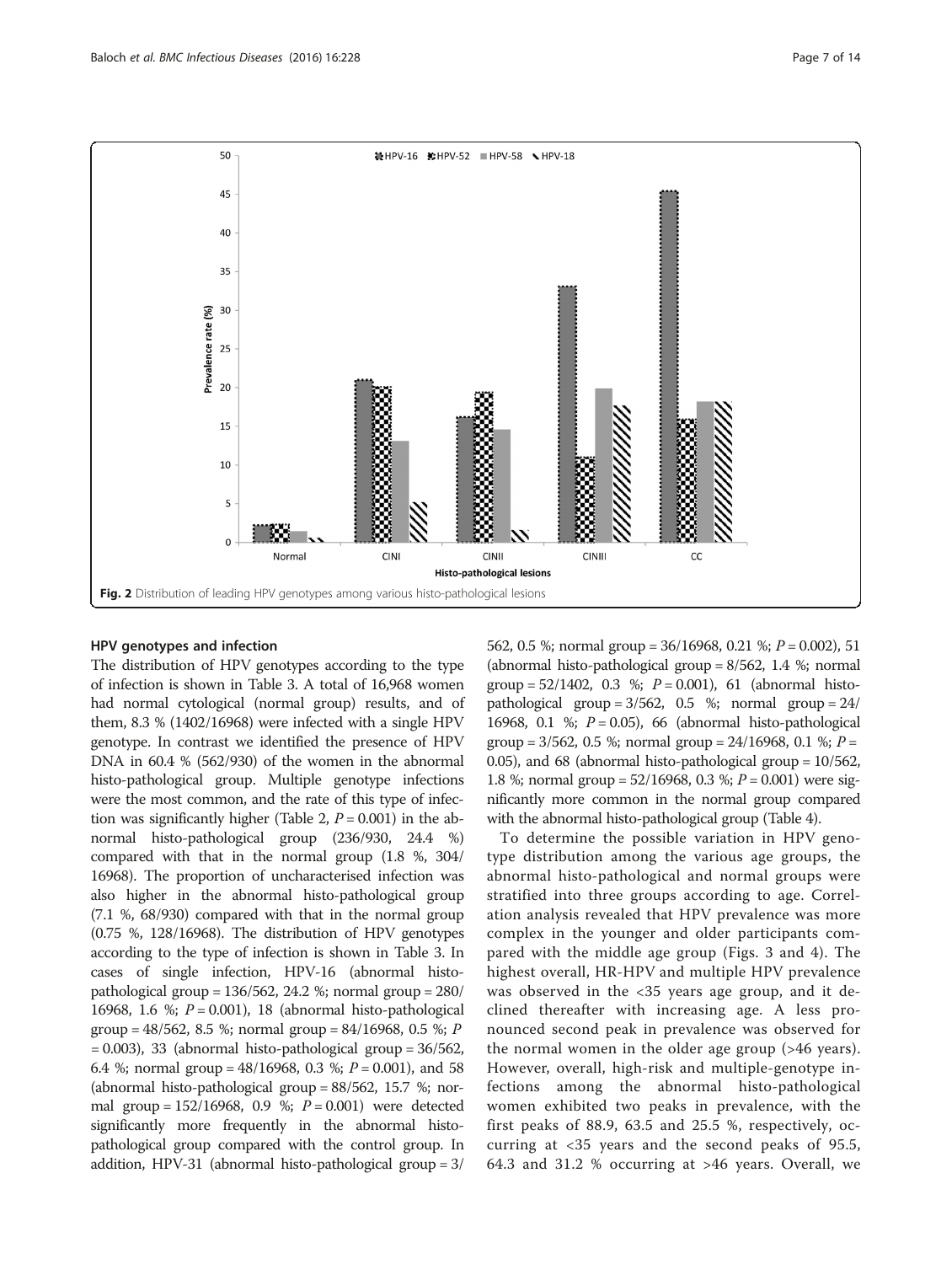<span id="page-7-0"></span>

|        | Table 3 Prevalence of Human Papillomavirus (HPV) and its genotype distribution among normal and histo-pathological abnormal |  |  |  |  |  |
|--------|-----------------------------------------------------------------------------------------------------------------------------|--|--|--|--|--|
| lesion |                                                                                                                             |  |  |  |  |  |

| Variable                                   | Normal              | CIN1             | CIN2               | CIN3                     | SCC                | $P$ -Value |
|--------------------------------------------|---------------------|------------------|--------------------|--------------------------|--------------------|------------|
|                                            | $(n = 16968)$       | $(n = 458)$      | $(n = 247)$        | $(n = 181)$              | $(n = 44)$         |            |
| overall <sup>a</sup>                       | $10.0 (9.5 - 10.4)$ | 81.2 (77.6-84.8) | 86.2 (81.9-90.5)   | 94.5 (91.2-97.8)         | 95.4               | 0.001      |
| High risk <sup>a</sup>                     | $9.1 (8.7 - 9.5)$   | 64.0 (59.6-68.4) | 65.2 (59.3-71.1)   | 80.1 (74.3-85.9)         | 88.6 (79.2-98.0)   | 0.001      |
| Others <sup>a</sup>                        | 166 (1.0)           | 17.2 (13.8-20.6) | 21.0 (15.9-26.1)   | $14.4(9.3-19.5)$         | 6.8                | 0.17       |
| Single <sup>a</sup> infection <sup>a</sup> | $8.3(7.9 - 8.7)$    | 56.8 (51.9-60.9) | 55.5 (49.3-61.7)   | 72.4 (65.9-78.9)         | 77.3 (64.9-89.7)   | 0.001      |
| Multiple infection <sup>a</sup>            | $1.8(1.6-2.0)$      | 24.4 (20.5-28.3) | $30.8$ (25.1-36.5) | 22.1 (16.1-28.1)         | 18.2 (6.8-29.6)    | 0.5        |
| Unidentified <sup>a</sup>                  | 0.7                 | $7.0(4.7-9.3)$   | $8.1$ (4.7-11.5)   | $6.6$ (3.0-10.2)         | $9.1(0.6 - 17.6)$  |            |
| HR-HPV                                     |                     |                  |                    |                          |                    |            |
| $HPV-16a$                                  | $2.2(1.9-2.4)$      | 21.0 (17.3-24.7) | 16.2 (11.6-20.8)   | 33.1 (26.3-39.9)         | 45.4 (30.7-60.1)   | 0.001      |
| $HPV-52a$                                  | $2.3$ $(2.1-2.5)$   | 20.1 (16.4-23.8) | 19.4 (14.5-24.3)   | $11.0(6.5-15.5)$         | $15.9(5.1 - 26.7)$ | 0.025      |
| $HPV-58a$                                  | 1.4                 | 13.1 (10.0-16.2) | 14.6 (10.2-20.0)   | 19.9 (14.1-25.7)         | 18.2 (6.8-29.6)    | 0.04       |
| $HPV-18a$                                  | 0.6                 | $5.2(3.2 - 7.2)$ | $1.6(0.03 - 3.2)$  | 17.7 (12.1-23.3)         | 18.2 (6.8-29.6)    | 0.001      |
| <b>HPV-51</b>                              | 92 (0.5)            | 16(3.5)          | 12 (4.8)           |                          |                    |            |
| <b>HPV-68</b>                              | 84 (0.5)            | 23(5.0)          | 8(3.2)             | 7(3.9)                   |                    |            |
| <b>HPV-33</b>                              | 80 (0.5)            | 20(4.4)          | 20(8.1)            | 4(2.2)                   |                    |            |
| <b>HPV-39</b>                              | 76 (0.4)            | 28(6.1)          | 8(3.2)             | 4(2.2)                   |                    |            |
| <b>HPV-31</b>                              | 48 (0.3)            | 6(1.3)           | 4(1.6)             | 5(2.8)                   |                    |            |
| <b>HPV-56</b>                              | 40(0.2)             | 8(1.7)           | 8(3.2)             | 4(2.2)                   |                    |            |
| <b>HPV-59</b>                              | 40(0.2)             | 8(1.7)           |                    | 4(2.2)                   | 4(9.1)             |            |
| <b>HPV-45</b>                              | 4(0.02)             | 6(1.3)           |                    | 2(1.1)                   |                    |            |
| <b>HPV-35</b>                              | 9(0.05)             | 3(0.6)           |                    |                          |                    |            |
| PHR-HPV                                    |                     |                  |                    |                          |                    |            |
| <b>HPV-53</b>                              | 128(0.7)            | 28(6.1)          | 20 (8.1)           |                          |                    |            |
| <b>HPV-81</b>                              | 52 (0.3)            | 24 (5.2)         | 19 (7.7)           | 12(6.6)                  |                    |            |
| <b>HPV-66</b>                              | 44(0.2)             | 8(1.7)           | 8(3.2)             | 4(2.2)                   | 3(6.8)             |            |
| Others                                     |                     |                  |                    |                          |                    |            |
| <b>HPV-61</b>                              | 24(0.1)             |                  | 3(1.2)             |                          |                    |            |
| <b>HPV-11</b>                              | 24(0.1)             |                  | 4(1.6)             | 4(2.2)                   |                    |            |
| HPV-6                                      | 12 (0.07)           |                  |                    | 4(2.2)                   |                    |            |
| <b>HPV-43</b>                              | 8(0.05)             | 4(0.9)           |                    | 3(1.6)                   |                    |            |
| <b>HPV-44</b>                              | 8(0.05)             | 4(0.9)           |                    | $\overline{\phantom{a}}$ |                    |            |
| <b>HPV-42</b>                              | 4(0.02)             | 2(0.4)           |                    | 3(1.6)                   |                    |            |
| <b>HPV-55</b>                              | 4(0.02)             | 3(0.6)           |                    |                          |                    |            |
| <b>HPV-40</b>                              | 4(0.02)             |                  |                    |                          |                    |            |
| <b>HPV-67</b>                              | 1(0.005)            |                  |                    |                          |                    |            |
| <b>HPV-69</b>                              | 1(0.005)            |                  |                    |                          |                    |            |
| <b>HPV-70</b>                              | 2(0.01)             |                  |                    |                          |                    |            |
| <b>HPV-71</b>                              | 3(0.01)             |                  |                    |                          |                    |            |
| <b>HPV-82</b>                              | 6(0.03)             |                  |                    |                          |                    |            |
| <b>HPV-83</b>                              | 2(0.01)             |                  |                    |                          |                    |            |

n number, <sup>a</sup>95 % Confidence interval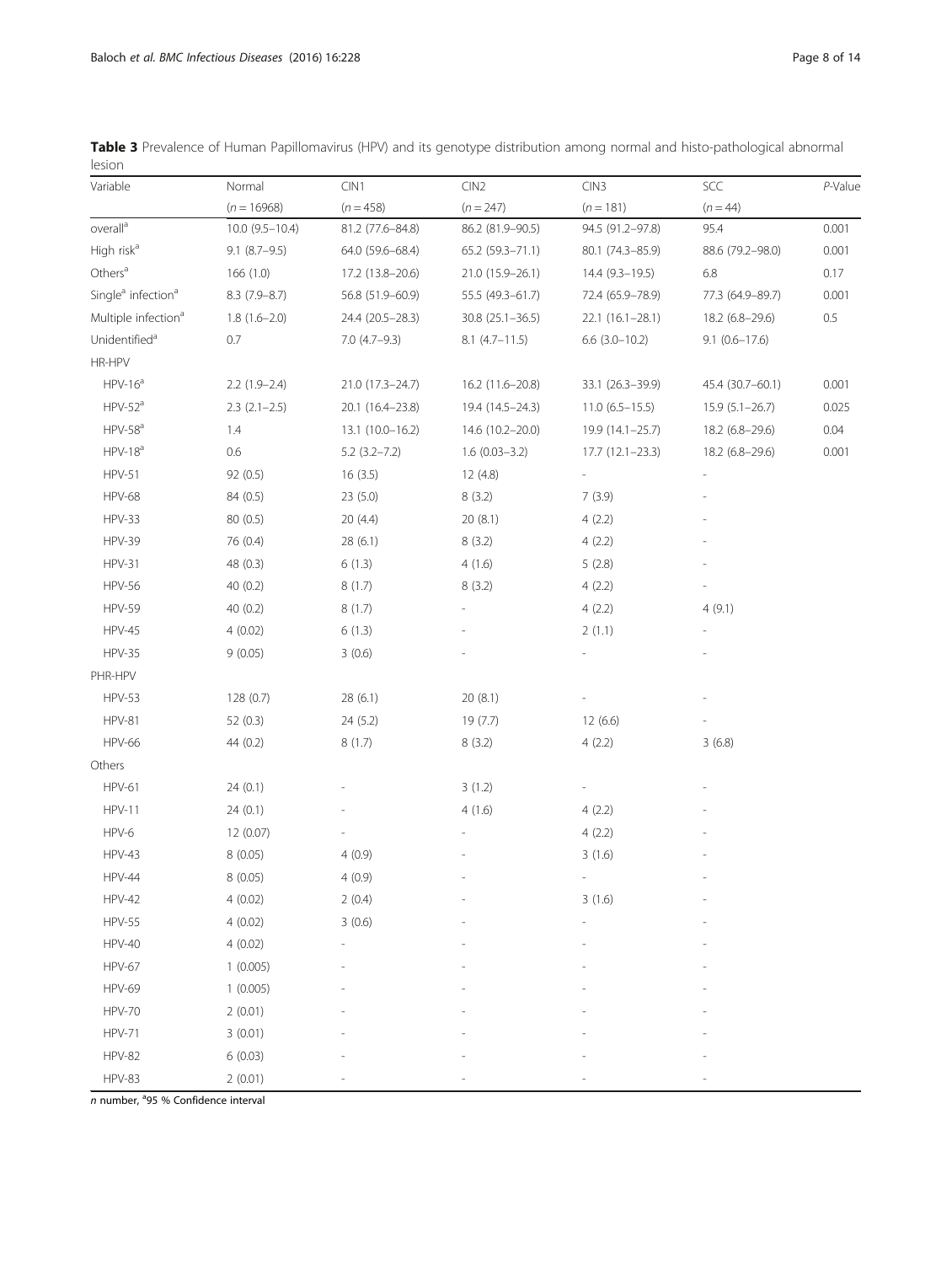|                           | Single infection  |                   |         | Multiple infection |                   |            |  |
|---------------------------|-------------------|-------------------|---------|--------------------|-------------------|------------|--|
| Variable                  | Normal            | Abnormal          | P-value | Control            | Abnormal          | $P$ -value |  |
|                           | $(n = 16968)$     | $(n = 930)$       |         | $(n = 16968)$      | $(n = 930)$       |            |  |
| Overall <sup>a</sup>      | $8.3(7.9 - 8.7)$  | 60.4 (58.8-62.0)  | 0.001   | $1.8(1.6-2.0)$     | 25.4 (22.6-28.2)  | 0.001      |  |
| Unidentified <sup>a</sup> | $0.7$ $(0.6-0.8)$ | $7.3(5.6-9.0)$    | 0.001   |                    |                   |            |  |
| $HPV-16a$                 | $1.6(1.4-1.8)$    | 14.6 (12.3-16.9)  | 0.001   | $0.6(0.5-0.7)$     | $9.9(8.0 - 11.8)$ | 0.001      |  |
| $HPV-52a$                 | $1.6(1.4-1.8)$    | $10.3(8.4-12.2)$  | 0.001   | $0.6(0.5-0.7)$     | $7.7(6.0-9.4)$    | 0.001      |  |
| $HPV-58a$                 | $0.9(0.8-1.0)$    | $9.5(7.6 - 11.4)$ | 0.001   | $0.5(0.4-0.6)$     | $5.6(4.1 - 7.1)$  | 0.001      |  |
| <b>HPV-18</b>             | 84 (0.5)          | 48 (5.2)          | 0.001   | 52 (0.3)           | 36 (3.9)          | 0.001      |  |
| <b>HPV-68</b>             | 52(0.3)           | 10(1.1)           | 0.002   | 32 (0.2)           | 28(3.0)           | 0.001      |  |
| <b>HPV-51</b>             | 52(0.3)           | 8(0.9)            | 0.012   | 40(0.2)            | 20(2.1)           | 0.001      |  |
| <b>HPV-33</b>             | 48 (0.3)          | 36(3.9)           | 0.001   | 32 (0.2)           | 8(0.9)            | 0.01       |  |
| <b>HPV-39</b>             | 48 (0.3)          | 12(1.3)           | 0.001   | 28 (0.2)           | 28 (3.0)          | 0.001      |  |
| <b>HPV-31</b>             | 36(0.2)           | 3(0.3)            | 0.45    | 12 (0.07)          | 12(1.3)           | 0.001      |  |
| <b>HPV-59</b>             | 28 (0.2)          | 12(1.3)           | 0.001   | 12 (0.07)          | 4(0.4)            | 0.008      |  |
| <b>HPV-56</b>             | 20(0.1)           |                   |         | 20 (0.1)           | 16(1.7)           | 0.001      |  |
| <b>HPV-45</b>             | 4(0.02)           |                   |         |                    | 8(0.9)            |            |  |
| <b>HPV-35</b>             | 3(0.02)           |                   |         | 6(0.03)            | 3(0.3)            | 0.008      |  |
| PHR-HPV                   |                   |                   |         |                    |                   |            |  |
| <b>HPV-53</b>             | 88 (0.5)          | 24 (2.6)          | 0.001   | 40 (0.2)           | 24 (2.6)          | 0.001      |  |
| <b>HPV-66</b>             | 24(0.1)           | 3(0.3)            | 0.16    | 20(0.1)            | 20(2.1)           | 0.001      |  |
| <b>HPV-81</b>             | 20(0.1)           | 11(1.2)           | 0.001   | 32(0.2)            | 44 (4.7)          | 0.001      |  |
| LR-HPV                    |                   |                   |         |                    |                   |            |  |
| <b>HPV-61</b>             | 24(0.1)           | 3(0.3)            | 0.16    |                    |                   |            |  |
| <b>HPV-11</b>             |                   |                   |         | 24(0.1)            | 8(0.9)            | 0.001      |  |
| HPV-6                     |                   |                   |         | 12 (0.07)          | 4(0.4)            | 0.008      |  |
| <b>HPV-42</b>             |                   |                   |         | 5(0.03)            | 4(0.4)            | 0.001      |  |
| <b>HPV-55</b>             | 4(0.02)           | 3(0.3)            |         |                    |                   |            |  |
| <b>HPV-40</b>             | 4(0.02)           |                   |         |                    |                   |            |  |
| <b>HPV-44</b>             | 4(0.02)           |                   |         | 4(0.02)            | 4(0.4)            | 0.001      |  |
| <b>HPV-43</b>             | 3(0.01)           |                   |         | 4(0.02)            | 8(0.9)            | 0.001      |  |
| Unclassified              |                   |                   |         |                    |                   |            |  |
| <b>HPV-82</b>             | 7(0.04)           |                   |         |                    |                   |            |  |
| <b>HPV-71</b>             | 3(0.02)           |                   |         |                    |                   |            |  |
| <b>HPV-70</b>             | 2(0.01)           |                   |         |                    |                   |            |  |
| <b>HPV-83</b>             | 2(0.01)           |                   |         |                    |                   |            |  |
| <b>HPV-67</b>             | 1(0.005)          |                   |         |                    |                   |            |  |
| <b>HPV-69</b>             | 1(0.005)          |                   |         |                    |                   |            |  |

<span id="page-8-0"></span>Table 4 Prevalence of Human Papillomavirus (HPV) and its genotypes among normal and histo-pathological abnormal cases with Single or Multiple genotypes infection

n number, <sup>a</sup>95 % Confidence interval

did not find significant differences among the various age groups in HPV genotype distribution. Correlation analysis revealed that the HPV genotype prevalence's were highly correlated in single and multiple infections among the younger women (<35 years) and older women in both the normal and abnormal histo-

pathological groups. However, HPV-16 was more frequent in the younger women (<35 years) in both the normal and abnormal histo-pathological groups. The prevalence's of other genotypes, such as HPV-52, 58, 68, 33, 53, and 66, were found vary among the different age groups and varying histo-pathological grades (Table [5](#page-10-0)).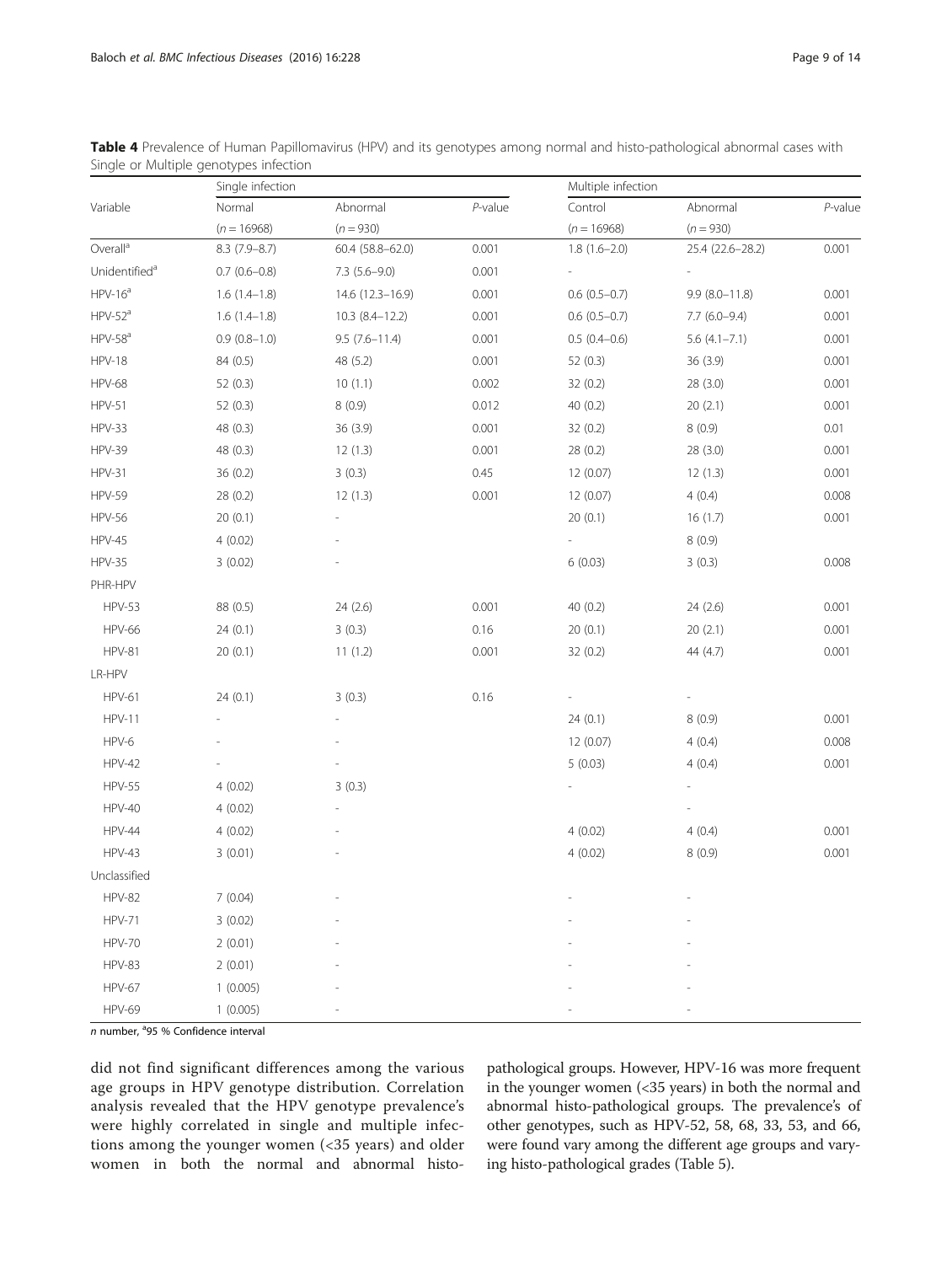<span id="page-9-0"></span>

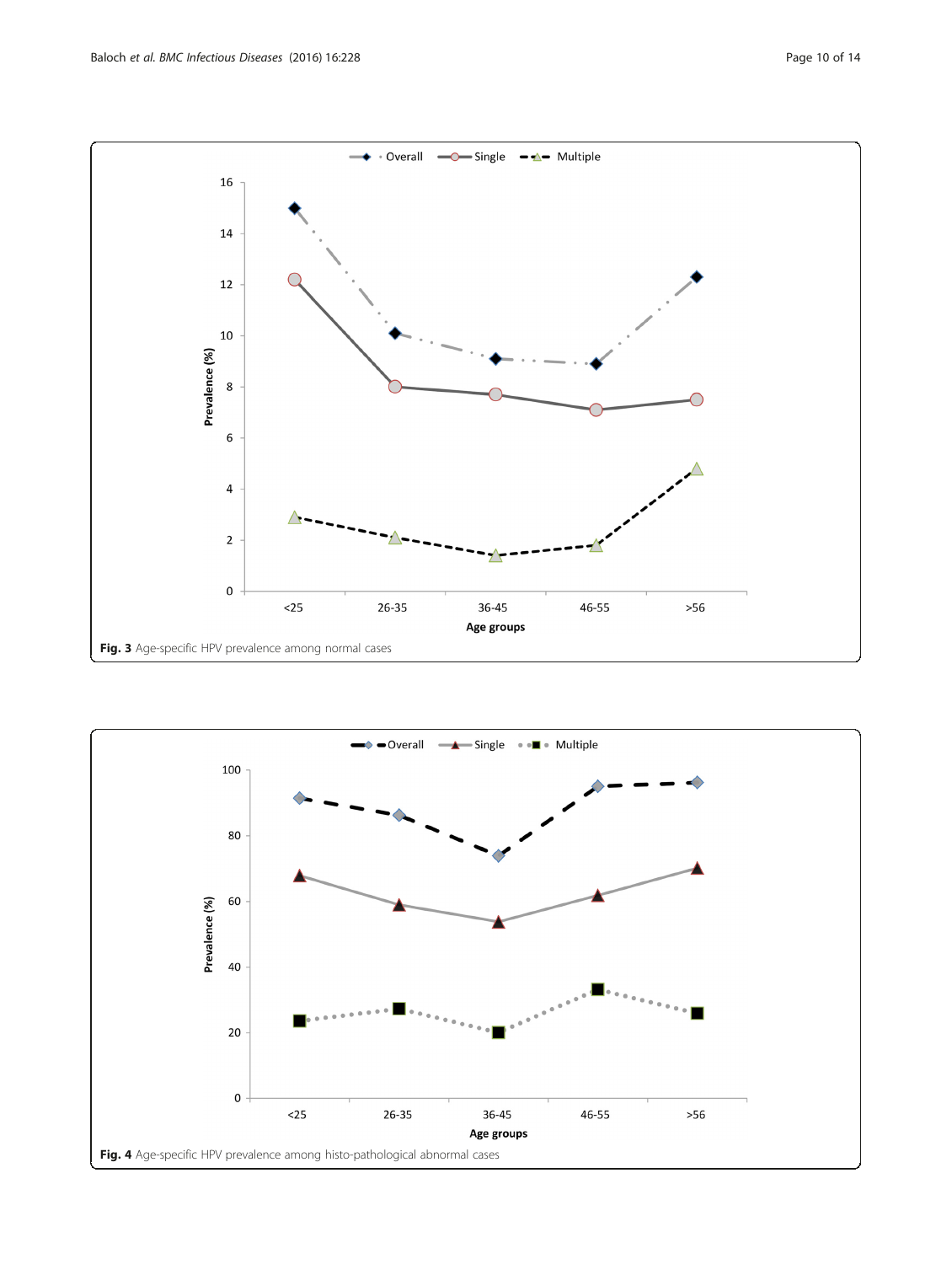|               | Normal cases              |                             |                           |            | Histo-pathologically abnormal cases |                           |                         |         |
|---------------|---------------------------|-----------------------------|---------------------------|------------|-------------------------------------|---------------------------|-------------------------|---------|
| Variables     | >35 years<br>$(N = 5978)$ | 36-45 years<br>$(n = 6534)$ | <46 years<br>$(n = 4456)$ | $P$ -value | >35 years ( $n = 326$ )             | 36-45 years ( $n = 318$ ) | <46 years ( $n = 286$ ) | P-Value |
| Overall       | 721 (12.1)                | 592 (9.1)                   | 443 (9.9)                 | 0.001      | 290 (88.9)                          | 235 (73.9)                | 273 (95.4)              | 0.045   |
| Single        | 579 (9.7)                 | 502 (7.7)                   | 321 (7.2)                 | 0.001      | 207 (63.5)                          | 171 (53.8)                | 184 (64.3)              | 0.9     |
| Multiple      | 142(2.4)                  | 90 (1.4)                    | 122(2.7)                  | 0.44       | 83 (25.5)                           | 64 (20.1)                 | 89 (31.2)               | 0.13    |
| HR-HPV        | 1087                      |                             |                           |            |                                     |                           |                         |         |
| <b>HPV-16</b> | 160(2.7)                  | 132 (2.0)                   | 88 (2.0)                  | 0.018      | 100 (30.7)                          | 80 (25.1)                 | 48 (16.8)               | 0.001   |
| <b>HPV-52</b> | 153(2.5)                  | 119 (1.8)                   | 120(2.7)                  | 0.003      | 63 (19.3)                           | 61 (19.2)                 | 16(5.6)                 | 0.001   |
| <b>HPV-58</b> | 98 (1.6)                  | 69 (1.0)                    | 65 (1.4)                  | 0.016      | 52 (15.5)                           | 80 (25.1)                 | 36 (12.6)               | 0.37    |
| <b>HPV-18</b> | 64(1.1)                   | 41 $(0.6)$                  | 31(0.7)                   | 0.022      | 22(6.7)                             | 37 (11.6)                 | 25 (8.7)                | 0.35    |
| <b>HPV-68</b> | 40(0.7)                   | 31(0.5)                     | 13(0.3)                   | 0.024      | 10(3.1)                             | 25(7.9)                   | 3(1.0)                  | 0.27    |
| HPV-33        | 44 (0.7)                  | 24(0.4)                     | 12(0.3)                   | 0.001      | 20(6.1)                             | 24 (7.5)                  |                         |         |
| <b>HPV-51</b> | 29 (0.5)                  | 43 (0.6)                    | 20(0.4)                   | 0.25       | 12(3.7)                             | 16(5.0)                   |                         |         |
| <b>HPV-56</b> | 12(0.2)                   | 16(0.2)                     | 10(0.2)                   | 0.87       | 8(2.4)                              |                           | 8(2.8)                  |         |
| <b>HPV-31</b> | 10(0.2)                   | 15(0.2)                     | 23(0.5)                   | 0.002      | 8(2.4)                              | 6(1.9)                    | 1(0.3)                  |         |
| <b>HPV-59</b> | 10(0.2)                   | 21(0.3)                     | 9(0.2)                    |            | 5(1.5)                              | 3(0.9)                    | 8(2.8)                  |         |
| <b>HPV-39</b> | 8(0.1)                    | 32(0.5)                     | 16(0.3)                   |            | 8(2.4)                              | 18(5.7)                   | 14 (4.9)                |         |
| <b>HPV-35</b> | 4(0.07)                   | 2(0.03)                     | 3(0.07)                   |            |                                     | 3(0.9)                    |                         |         |
| <b>HPV-45</b> | 1(0.02)                   | 3(0.04)                     |                           |            | 2(0.6)                              |                           | 6(2.1)                  |         |
| PHR-HPV       | 132                       |                             |                           |            |                                     |                           |                         |         |
| <b>HPV-53</b> | 28 (0.5)                  | 56 (0.8)                    | 44 (1.0)                  | 0.003      | 16(4.9)                             | 16(5.0)                   | 16(5.6)                 | 0.7     |
| <b>HPV-66</b> | 23 (0.4)                  | 11(0.2)                     | 10(0.2)                   | 0.05       | 13(4.0)                             | 6(1.9)                    | 4(1.4)                  |         |
| <b>HPV-81</b> | 20(0.3)                   | 12(0.2)                     | 20(0.4)                   | 0.042      |                                     | 22(6.9)                   | 15(5.2)                 |         |
| Others        | 183                       |                             |                           |            |                                     |                           |                         |         |
| <b>HPV-83</b> |                           | 2(0.03)                     |                           |            |                                     |                           |                         |         |
| <b>HPV-69</b> |                           | 1(0.01)                     |                           |            |                                     |                           |                         |         |
| <b>HPV-70</b> |                           | 2(0.03)                     |                           |            |                                     |                           |                         |         |
| <b>HPV-71</b> |                           |                             | 3(0.07)                   |            |                                     |                           |                         |         |
| <b>HPV-82</b> | 4(0.05)                   |                             | 3(0.07)                   |            |                                     |                           |                         |         |
| <b>HPV-67</b> | 1(0.02)                   |                             |                           |            |                                     |                           |                         |         |
| <b>HPV-61</b> | 11(0.2)                   | 7(0.1)                      | 6(0.1)                    | 0.5        | 3(0.9)                              |                           |                         |         |
| $HPV-11$      | 10(0.2)                   | 7(0.1)                      | 7(0.1)                    | 0.63       |                                     |                           | 8(2.8)                  |         |
| HPV-6         | 5(0.08)                   | 7(0.1)                      |                           |            |                                     |                           | 4(1.4)                  |         |
| <b>HPV-40</b> | 4(0.07)                   |                             |                           |            |                                     |                           |                         |         |
| <b>HPV-44</b> | 4(0.07)                   | 4(0.06)                     |                           |            |                                     | 4(1.2)                    |                         |         |
| <b>HPV-43</b> | 2(0.03)                   |                             | 5(0.1)                    |            |                                     | 3(0.9)                    | 5(1.7)                  |         |
| <b>HPV-42</b> | 1(0.02)                   | 3(0.04)                     | 1(0.02)                   |            |                                     | 4(1.2)                    | $\frac{1}{2}$           |         |
| <b>HPV-55</b> |                           | 4(0.06)                     |                           |            |                                     | 3(0.9)                    |                         |         |
| Unidentified  | 44 (0.7)                  | 76 (1.2)                    | 8(0.2)                    | 0.001      | 28 (8.6)                            | 32 (10.1)                 | 8(2.8)                  | 0.008   |

<span id="page-10-0"></span>Table 5 Prevalence of Human Papillomavirus (HPV) genotypes in according to histo-pathological result among various Age groups

## **Discussion**

Many studies have reported the HPV prevalence and its genotype distributions in various provinces of P. R. China [[22](#page-13-0), [23\]](#page-13-0). However, no relevant epidemiological data are available for Yunnan province. To the best of our knowledge, the current study is the first to report the epidemiological prevalence and distribution of HPV genotypes in various region of Yunnan. Samples screened in this study were obtained from different ethnic populations from different geographic regions of Yunnan province.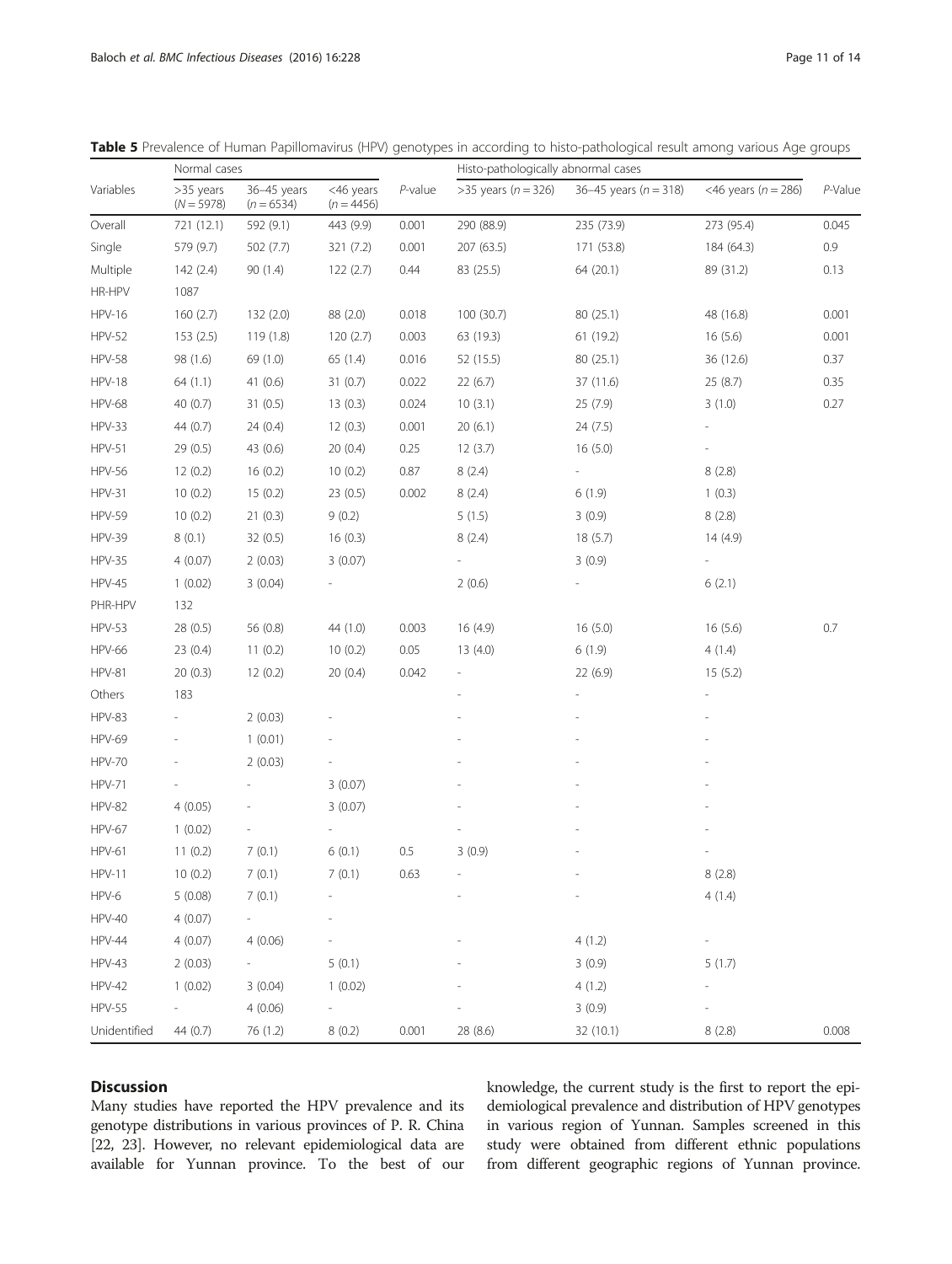Therefore, the results of this study provide precise estimations of the HPV prevalence and genotype distributions in histo-pathological abnormal and normal cervical samples obtained from women throughout Yunnan province.

In this study, the overall HPV infection rate of 14.0 % was higher than the documented rates in neighbouring countries (6.2 % in Southeast Asia, 6.6 % in south central Asia and 8.0 % in other Asian countries [[15, 24](#page-13-0)]. However, reports from some regions of mainland China have stated that the overall prevalence is 18.4 % in Shenzhen city [[25](#page-13-0)], 13.3 % in Zhejiang province [[26\]](#page-13-0) and 14.8 % in Shanxi province [[27\]](#page-13-0), in agreement with our reported HPV prevalence. HPV prevalence has been documented to vary in different geographic regions, e.g., it is 8.1 % in Europe, 11.3 % in North America, 22.1 % in Africa and 8.0 % in Asia [\[15](#page-13-0)]. Here, we found that its prevalence was significantly higher among the south-western women (19.9 %) than the women from other four regions. The HPV prevalence in the south-western and north-western region was in line with the previously reported infection rate for north-western region of Yunnan (18.4 %) [\[27](#page-13-0), [28](#page-13-0)]. However, the HR-HPV prevalence in the south-western women was very high compared with Zhejiang (10.2 %) and Shanxi (12.2 %) [[29, 30\]](#page-13-0). The LR-HPV prevalence rates have been reported to be 3.8 and 4.4 % in Shanxi and Taiwan, respectively [[29\]](#page-13-0), which is in accordance with our identified LR-HPV prevalence of 4.1 % among the north-western region women. Comparatively, the calculated LR-HPV prevalence rate among the central, south-western, south-eastern and north-eastern regions women is similar to those in areas with lower LR-HPV prevalence rates in China, such as Shandong and Tibet [\[29, 31\]](#page-13-0).

The distribution of HPV genotypes varies significantly in different geographic locations worldwide [[15\]](#page-13-0). HPV-16 is the most frequently detected genotype in all regions of the world, followed by HPV-58 and 52 in Asia [[24\]](#page-13-0), HPV-58 in South America and HPV-31 in Europe [[5\]](#page-13-0). In China, HPV-16 is the most prevalent genotype, followed by HPV-52 and 58 [[26\]](#page-13-0). Moreover, HPV-33 and 31 are highly prevalent in some regions [\[27](#page-13-0)]. Such variation was also observed in this study, with HPV-52 being the most prevalent genotype in the central and northeast regions, followed by HPV-16 and 58. Interestingly HPV-18 is the 3rd most prevalent genotype in the north-east region only. In the north-west and south-east regions, HPV-16 is the most frequent, followed by HPV-52 and 58. Further, HPV-16 is most common in the south-west region, followed by HPV-58 and 52 (Table [5](#page-10-0)).

Our study findings do not support previously reported data that infection with multiple genotypes increases the risk of cervical cancer. Infection with multiple genotypes was significantly more frequent in the CINI and CIN2 samples. However, the prevalence this type of infection abruptly

decreased with progression to CIN3 or cervical cancer. Further, infections with a single HR-HPV genotype resulted in an increase in cervical lesion progression. This finding might indicate that there is a lower risk of developing malignancy with multiple genotype infections compared with single genotype infections [\[32, 33\]](#page-13-0) (Table [1\)](#page-3-0).

Analysis of the specific HPV genotype distribution in the abnormal histo-pathological group indicated that it was highly variable in the histo-pathological abnormal lesions. HPV-16 (45.4 %) was the most frequently detected genotype in SCC, followed by HPV-58 (18.2 %), 18 (18.2 %), and 52 (15.9 %). Interestingly, 8 SCC patients were also found to have a multiple genotype infection (co-infection of HPV-59 and 66 with HPV-52 and 58, and 18). These findings are in complete agreement with previously reported data, indicating that HPV-16, 18, 52, and 58 are most frequently present in cervical cancer [\[9](#page-13-0), [34\]](#page-13-0). HPV-16, 58, 18 and 52 were also frequent in the CIN3 samples, which is consistent with previous reports [[25](#page-13-0), [35](#page-13-0)]. All of these genotypes are considered to be highly oncogenic and are the most frequently detected HPV genotypes worldwide. Previous studies conducted in China and some other parts of the world have indicated that HPV-52 is the most frequent genotype in Asia, and particularly in China [[25, 30\]](#page-13-0). In this study, HPV-52 was also a predominant genotype; however, its prevalence was higher in CIN1 and CIN2 samples compared with that in advanced cervical lesions. Based on these observations, infection with HPV-16, 58, and 18 might be associated with an elevated risk of cervical cancer development in the infected population. However, the declining trend in HPV-52 prevalence in advanced cervical lesions might be due to host immune factors or geographic or environmental factors [\[36](#page-13-0)]. In this study, we found high prevalence of other HR-HPV genotypes, such as HPV-33, 31, 39, 51, and 68, in the abnormal histo-pathological group. These genotypes were more common in the CIN1, CIN2 and CIN3 lesions than in SCC. HPV-31 and 33 are highly carcinogenic genotypes that are present worldwide [\[33, 37\]](#page-13-0). However, in this study, we did not find them to be highly carcinogenic, which may be due to variable geographic factors, biological factors, lifestyle, or human and viral genetic factors. Further, we found a high prevalence of PHR-HPV, particularly HPV-53 and 81 and the LR-HPV genotypes HPV-6 and 11. However, these genotypes were only identified in multiple genotype infections. These findings are in line with previously reported data [[38\]](#page-13-0). In this study, the prevalence of HR-HPV was increased in samples with advanced histo-pathological grades. The incidence of HR-HPV infection, and particularly that of single genotype infection, was very high in the abnormal histo-pathological group compared with that in the normal group. These findings are in accordance with those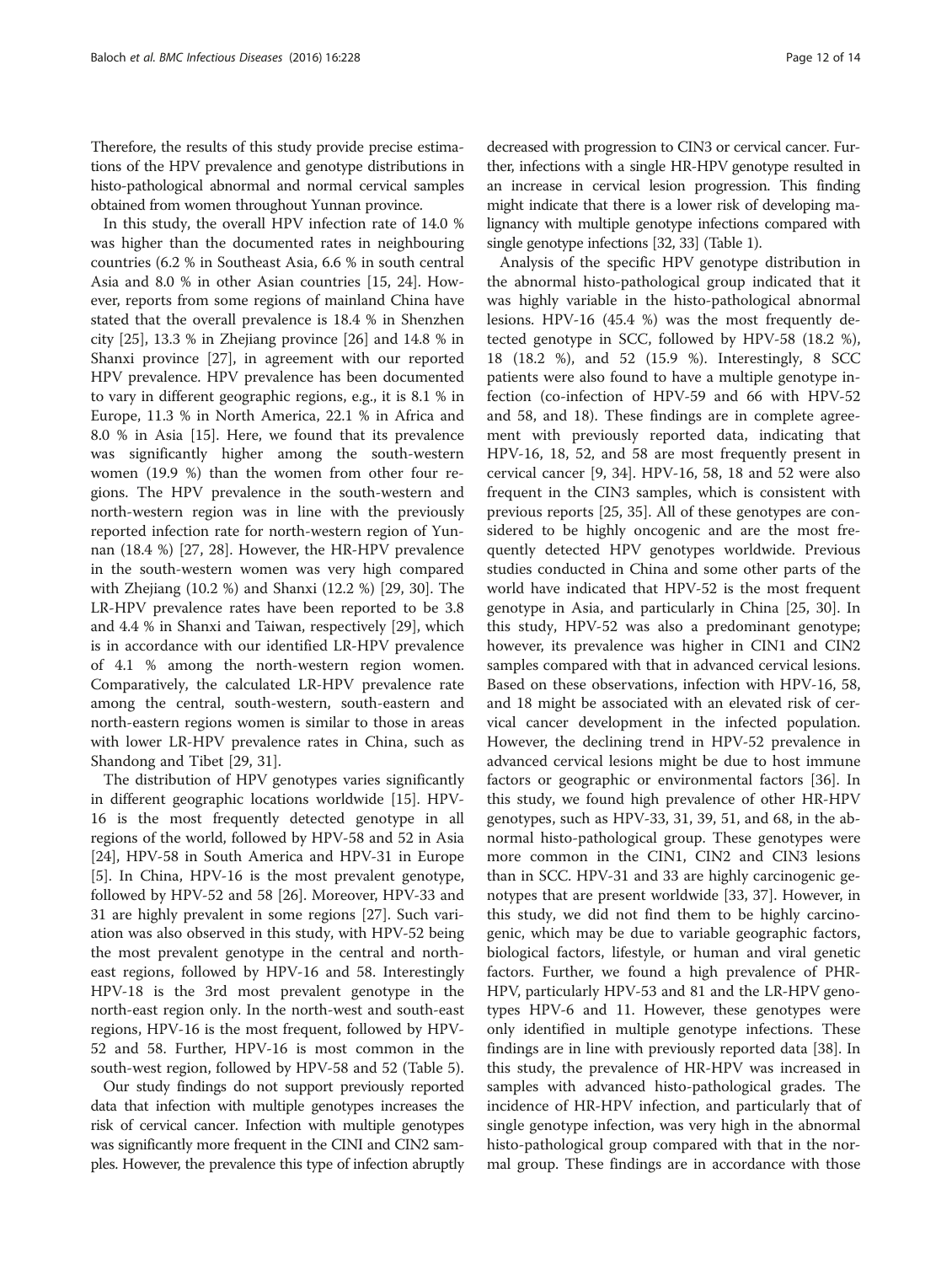<span id="page-12-0"></span>of Castle et al. [[39](#page-13-0)]. On the basis of these observations, we suggest that attention should be paid to the histopathological outcomes of CIN2, CIN3 and higher-grade lesions, even in the absence of specific genotype information.

In this study, we also evaluated the HPV genotype distributions among different age groups. HPV-16 was more frequent in women less than 35 years old in both the normal and abnormal cytology groups. However, the distributions of the other genotypes varied among the different age groups with lesions of differing cytology grades. HPV-52 and 18 showed double-peak prevalence in the normal cytology group. The prevalence of HPV-52 in the abnormal cytology group decreased with increasing age; however, that of HPV-18 increased with increasing age in this group. Such variation has also been observed for other genotypes, as shown in Table [4](#page-8-0). These findings indicate that various age groups possess different genotypes in lesions with differing cytological grades [[40\]](#page-13-0). Thus, it is very important to determine the potential roles of the different HPV genotypes in carcinogenesis development among various age groups and to further determine their potential risk and contribution to carcinogenesis in future studies.

The results of this study suggest that cervical screening is vital for women, particularly minority ethnic women, to prevent HPV-related cervical cancer [[41\]](#page-13-0). An important link between HPV infection and development of cervical neoplasia has been identified in this study. Thus, the timely detection of HPV infection would be very helpful for preventing disease progression, considering that its early detection in patients with cervical lesions has been well established to result in a decrease in the rate of cancer development [\[42](#page-13-0)].

There are some limitations of this study that must be considered when interpreting our findings. Yunnan includes 26 state-certified ethnic minorities who live in different regions of the province. Most of them do not want to participate in epidemiological studies due to their ethnic beliefs. In this study, we focused only on those women who visited a public hospital with routine gynaecological examination.

## Conclusion

This study provides epidemiological estimates of HPV genotype distributions in different regions of the province and further reports the prevalence of these genotypes in neoplastic lesions with differing cytological grades. We have found that overall, HPV-16, 52, 58, and 18 are the most common HR-HPV genotypes. However, the prevalence rates of these genotypes significantly differ in different regions of the province. PHR-HPV-53 is also a predominant genotype in some regions. These variations could be due to the large number of ethnic populations residing in the province. A vaccine currently under trial has been formulated for HPV-16, 18, 11, and 6, and it will be introduced nationally in the coming years. However, HPV-52 and 58 are the predominant genotypes in several regions. Thus, based on our observations, a new tetravalent vaccine may be more effective than a bivalent vaccine in China, and particularly in Yunnan province. Further, due to large-scale geographic variation in HPV genotype distribution, a future largescale, multi-ethnic population-based study must be conducted to obtain comprehensive information on the prevalence and genotype distribution of HPV in various Chinese ethnic populations.

#### Abbreviations

HPV, human papillomavirus; HR-HPV, high risk-HPV; PHR-HPV, potential high risk-HPV; LR-HPV, low risk-HPV; CIN, cervical intraepithelial neoplasia; CC, cervical cancer.

#### Acknowledgments

We sincerely thank all the participants who took part in this study. We also sincerely thank Saqlain Abbas and Nafeesa Yasmeen (UVAS, Lahore) for their assistance with manuscript revision.

#### Funding

This study was supported by research grants from the Natural Science Foundation of China (81260248), Scientific and technological innovation talent support project (2015HC030) and the Key & New Product Development Project of Yunnan province (2013BC009). The funders had no role in the study design, data collection and analysis, decision to publish, or preparation of the manuscript.

#### Availability of data and materials

The aggregate data supporting findings contained within this manuscript will be shared upon request submitted to the corresponding author. Identifying patient data will not be shared.

#### Authors' contributions

ZB and LY designed the study, performed the data collection and genotyping, analysed the data and wrote the paper. TY, YL, and FY performed the data collection. LL, AZ, and WB contributed to collecting information from the participants. Prof. XX and XW supervised the study. All of the authors read and approved the final manuscript.

#### Competing interests

The authors declare that they have no competing interests.

#### Ethics and consent to participate

Ethical approval was obtained from the Ethics Committee at Kunming University of Science and Technology and the Center for Disease Control and Prevention (CDC) in Yunnan Province, China. Written consent was individually obtained from each participant.

#### Author details

<sup>1</sup> Faculty of Life Science and Technology, Kunming University of Science and Technology, Kunming 650500, China. <sup>2</sup>The Research Center for Molecular Medicine, Kunming 650500, China. <sup>3</sup>The First Hospital in Yunnan province, Kunming 650034, China.

#### Received: 8 December 2015 Accepted: 10 May 2016 Published online: 26 May 2016

#### References

Bruni L, Diaz M, Castellsague X, Ferrer E, Bosch FX, de Sanjose S. Cervical human papillomavirus prevalence in 5 continents: meta-analysis of 1 million women with normal cytological findings. J Infect Dis. 2010;202:1789–99.